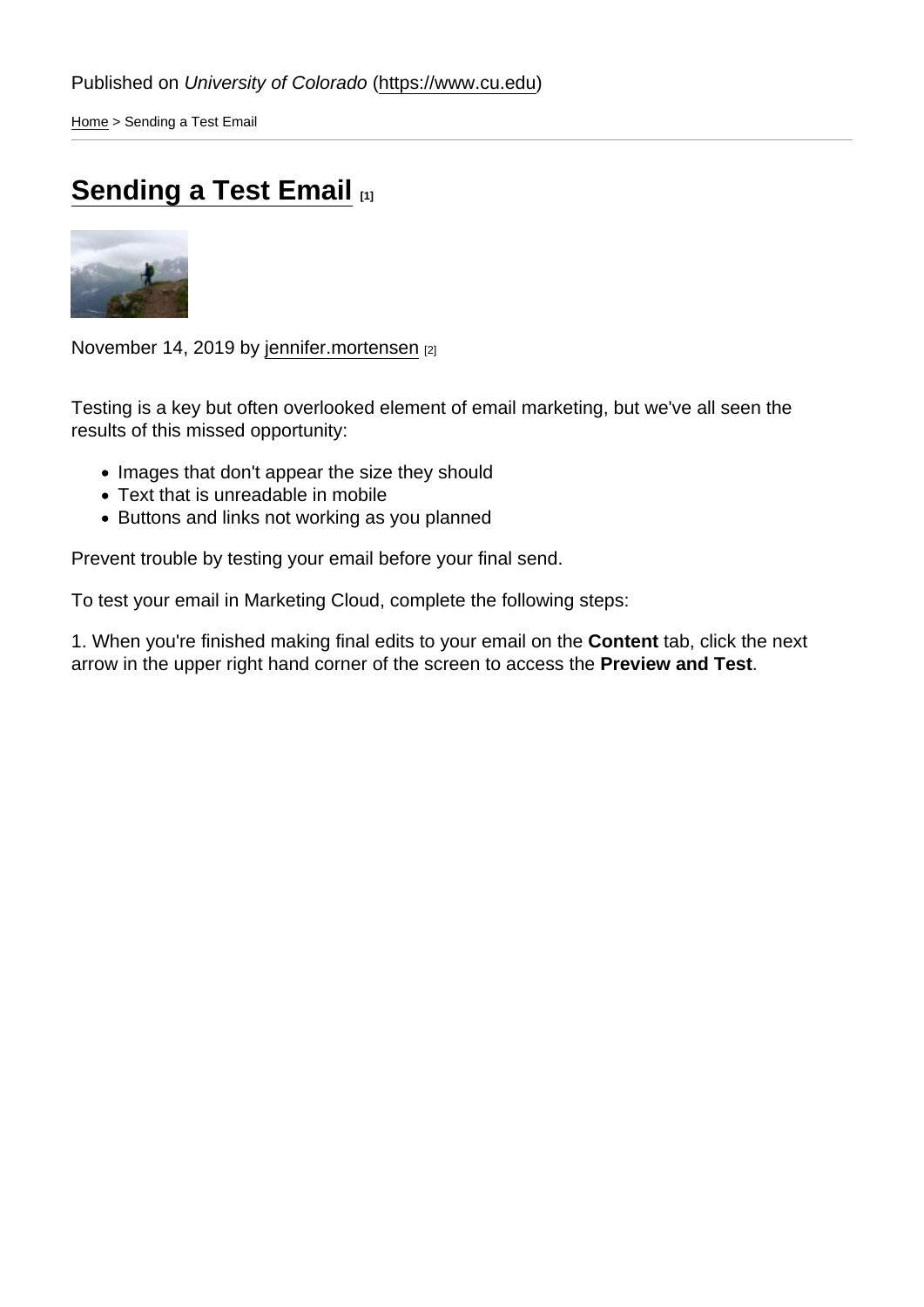| Email                                | Overview                  | Content                                 | Subscribers $\blacktriangledown$ | Interactions $\blacktriangledown$ | CU S<br>A/B Testing<br>$\gg$                |
|--------------------------------------|---------------------------|-----------------------------------------|----------------------------------|-----------------------------------|---------------------------------------------|
| <b>Edit Email</b>                    |                           | MEC Weekly Digest 111119                |                                  |                                   | La:                                         |
| Properties<br>6Ý                     | Content                   | $\checkmark$                            | Preview and Test                 |                                   |                                             |
| <b>Blocks</b>                        | Content                   | Layouts                                 | Design                           |                                   |                                             |
| <b>Basic Content</b><br>$\mathbf{w}$ |                           |                                         |                                  | Subject                           | MEC Weekly Digest   Novembe                 |
| ار با                                | {}<br>百                   | $\blacksquare$<br>$\langle$ / $\rangle$ |                                  | Preheader                         | $\overline{?}$<br>eComm Subcommittee Update |
|                                      |                           |                                         |                                  |                                   |                                             |
| Button                               | Code Snippet<br>Free Form | <b>HTML</b><br>Image Block              |                                  |                                   | <b>MEC Wee</b>                              |
| А                                    |                           |                                         |                                  |                                   |                                             |
| Text                                 |                           |                                         |                                  |                                   |                                             |
| My Advanced Content                  |                           |                                         |                                  |                                   | <b>November 11, 2019</b>                    |
|                                      | 喝                         | ६३                                      |                                  |                                   | Upcoming Events   Wiki   Provisioning       |
|                                      |                           |                                         |                                  |                                   |                                             |

**NOTE** In the Preview and Test tab, if you scroll to the bottom of your email, you'll notice a default Marketing Cloud footer appearing with a blue cloud logo. That footer appears in the Preview and Test tab only and will not appear in your test email nor in your actual email send. However, be sure that your delivery profile contains the CU Footer for All Emails if you are sending a commercial communication.

2. On the **Preview and Test** tab, click the **envelope with the test tube** to begin configuring your test send.

- Select the Individuals tab
- Type the email addresses of up to five people in your test audience (hit enter after each one to add)
- Select your send classification, sender profile, and delivery profile
- Enter any prefixes for your subject line; the default will appear as [Test].
- Uncheck Track Clicks
- Check Suppress this Send from Reports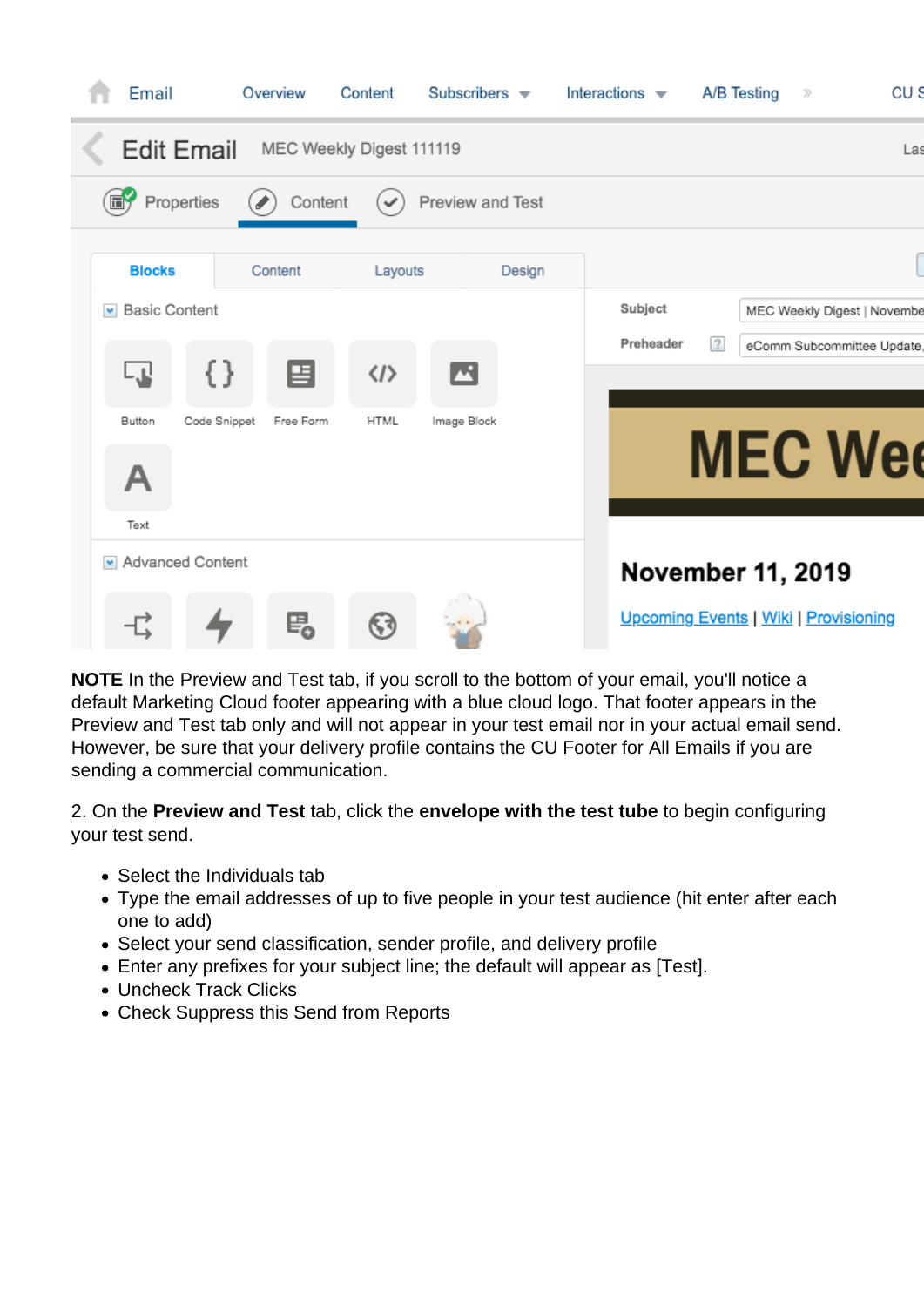|                                        | Email                                                                                                                                                                                                                                                                                          | Overview                                                                                                                                                                   | Content                                                                                                                                                                       | Subscribers $\blacktriangledown$                                                                      |  | Int |  |  |  |  |
|----------------------------------------|------------------------------------------------------------------------------------------------------------------------------------------------------------------------------------------------------------------------------------------------------------------------------------------------|----------------------------------------------------------------------------------------------------------------------------------------------------------------------------|-------------------------------------------------------------------------------------------------------------------------------------------------------------------------------|-------------------------------------------------------------------------------------------------------|--|-----|--|--|--|--|
| Edit Email<br>MEC Weekly Digest 111119 |                                                                                                                                                                                                                                                                                                |                                                                                                                                                                            |                                                                                                                                                                               |                                                                                                       |  |     |  |  |  |  |
|                                        | Properties                                                                                                                                                                                                                                                                                     | Content                                                                                                                                                                    |                                                                                                                                                                               | Preview and Test                                                                                      |  |     |  |  |  |  |
|                                        | Test Send ?<br>Recipients:*<br>recipients of this send.<br>Individuals<br>Based on Preview<br>Additional Options<br>From Options<br>From Name<br>Sender Profile<br>Description<br>From Name<br>From Email<br>Reply Name<br>Reply Email<br><b>Delivery Profile</b><br>Description<br>IP Address | <b>Test Data Extensions</b><br>jennifer.mortensen@cu.edu ×<br>Add email address and press Enter<br>Content Personalization Options 2<br>Change<br>CU eComm (TRANSACTIONAL) | Saved Send Classification<br>CU eComm (contact@cu.edu)<br>CU eComm<br>CU eComm<br>contact@cu.edu<br>CU eComm<br>contact@cu.edu<br>CU eComm (TRANSACTIONAL)<br>Account Default | Enter up to five email addresses or select a test data extension as the<br>CU eComm (TRANSACTIONAL) + |  |     |  |  |  |  |
|                                        | Footer<br>Subject Prefix 2<br>[Test]:<br><b>Track Clicks</b>                                                                                                                                                                                                                                   | None<br>Suppress this send from reports<br>Enable System Generated Links ?                                                                                                 |                                                                                                                                                                               |                                                                                                       |  |     |  |  |  |  |
|                                        |                                                                                                                                                                                                                                                                                                |                                                                                                                                                                            | <b>Send Test</b>                                                                                                                                                              |                                                                                                       |  |     |  |  |  |  |